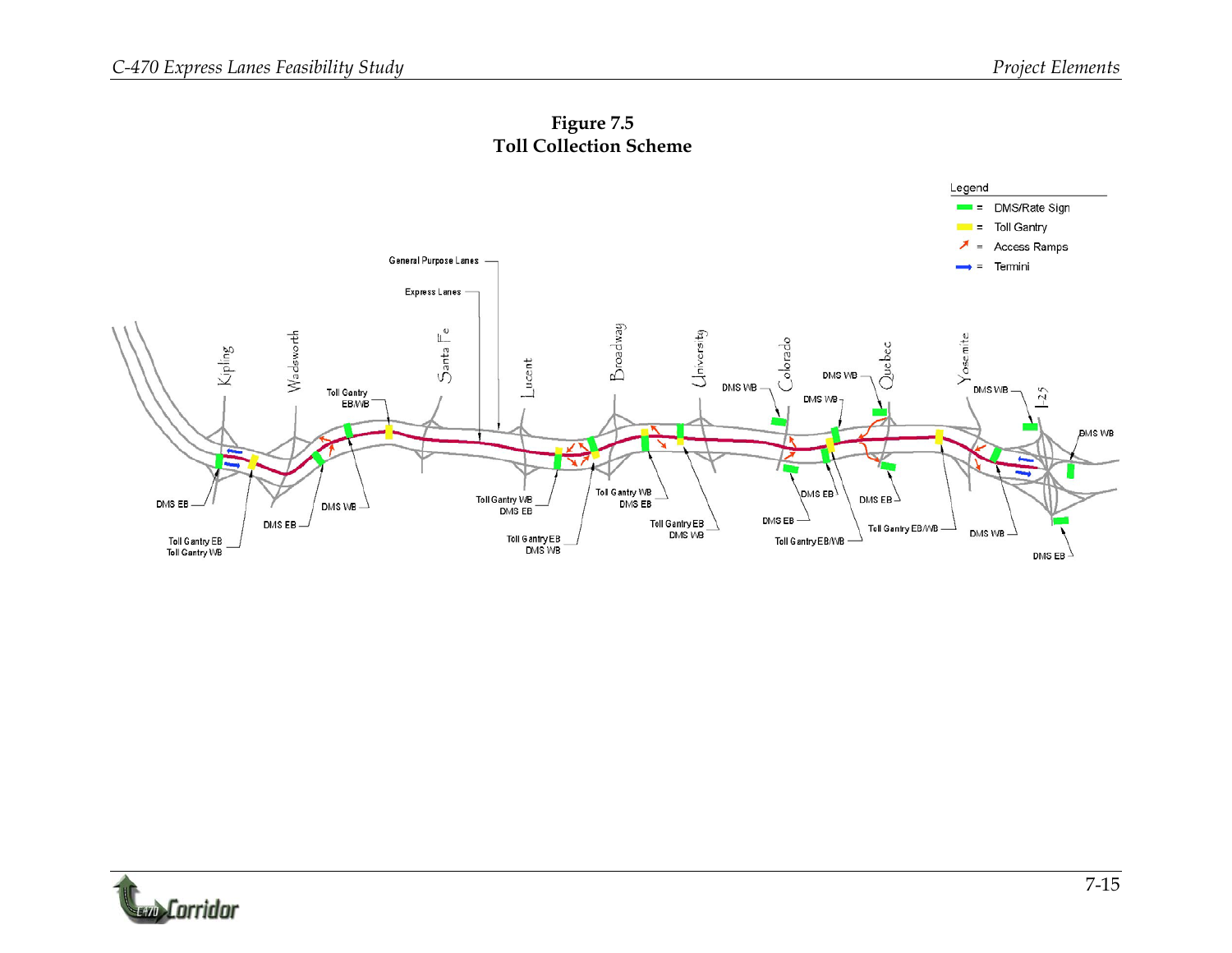# **7.1.11 Signing**

Because of the nature of two parallel roadways that each require separate markings, signing of express lane facilities is an important consideration. Too many signs carries the potential for driver confusion, leading to the possibility of missing exits, or worse, causing accidents. As a result, careful consideration must be given to the signing layout.

The first consideration in developing a signing concept is to distinguish between signs for express lanes and for general purpose lanes. This is typically accomplished with a supplemental plaque that identifies the express lane signing as separate from the general purpose lanes. FHWA is considering standardizing the color on signs as a universal indicator of toll facilities. Because purple has not yet been officially adopted, the project team opted for the current color of yellow, which alerts a driver to a cautionary situation. When a color is standardized for toll facilities, the yellow color can be changed accordingly.

A typical advance signing concept was developed for each access location, which considered both static guide signs and dynamic toll information signage. The typical configuration is shown in Figure 7.6.

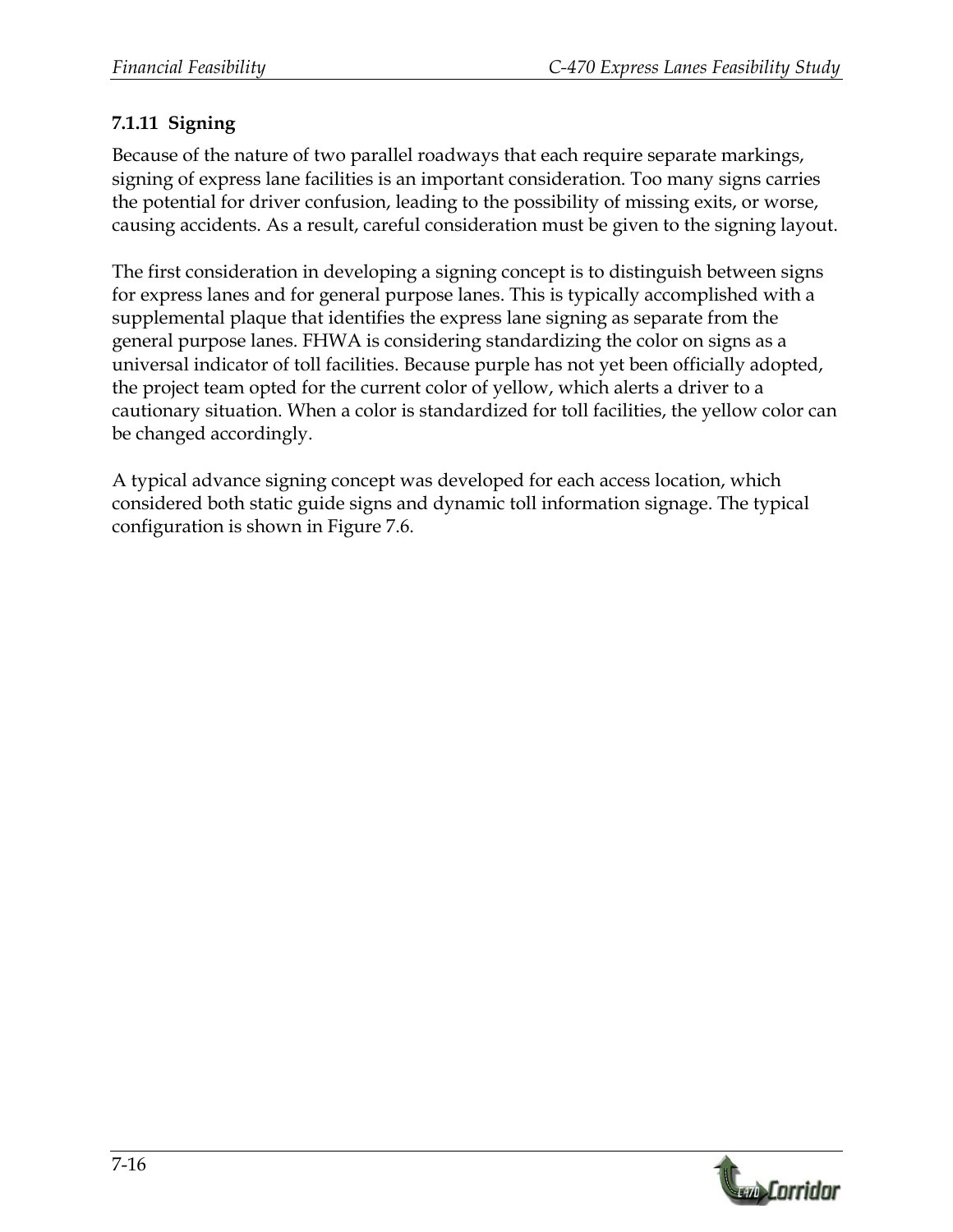

**Contrator**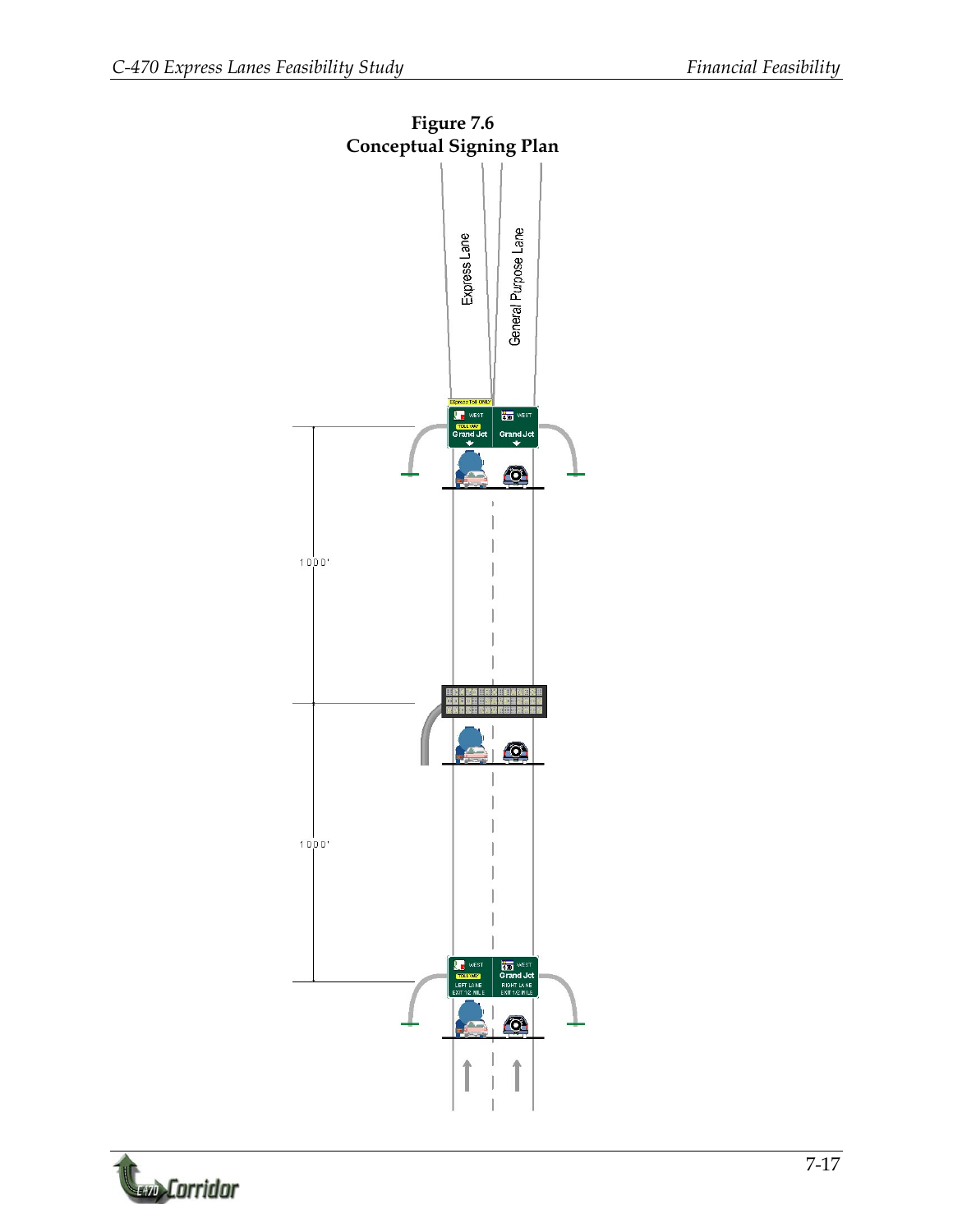After developing a typical sign configuration for access points, the project team considered the extent to which a specific signing plan was necessary in this study. After a cursory assessment of the character and complexity of the C-470 corridor, the project team concluded that only one location presented the potential for problematic signing – the I-25 Interchange complex. The rest of the corridor was thought to be straightforward, and it was believed that a safe and effective signing plan could be developed in final design.

A conceptual signing plan for the I-25 Interchange complex was developed to provide guidance to both the free and tolled lanes; this plan met the requirements for advance signing in the Manual on Uniform Traffic Control Devices. This concept was reviewed and initially accepted by the E-470 Public Highway Authority. The conceptual signing layout for the I-25 Interchange complex is included in Appendix D.

The C-470 express lanes will have two dynamic message signs (DMS) before each access point. The first DMS will display the expected time savings for the nearest destination and the express lanes terminus. The second DMS will display the toll price to the nearest destination and to the express lanes terminus. Both signs will be placed far enough in advance of the entry/exit point to allow drivers to read, process, and make a decision on the posted message. Figure 7.7 shows a layout of the potential messaging.

#### **7.1.12 Intelligent Transportation Systems (ITS)**

ITS will be used throughout the corridor to provide information on upcoming road conditions, toll rates, and travel times. As noted DMSs will be located before of each access point and will display the expected time savings and toll prices for using the express lanes. It is assumed that the posted travel time savings information would be computed from the loop detectors at the ramp metering locations on the general purpose lanes and compared to the travel time information compiled from the transponders on the express lanes.

In addition to the notification signs, electronic toll collection will be used throughout the system, reducing the need for toll plazas and allowing drivers to maintain freeway speeds. Fiber optic cable would be installed along the corridor length and connected to the existing E-470 fiber optic line to provide seamless data transfer between the two facilities.

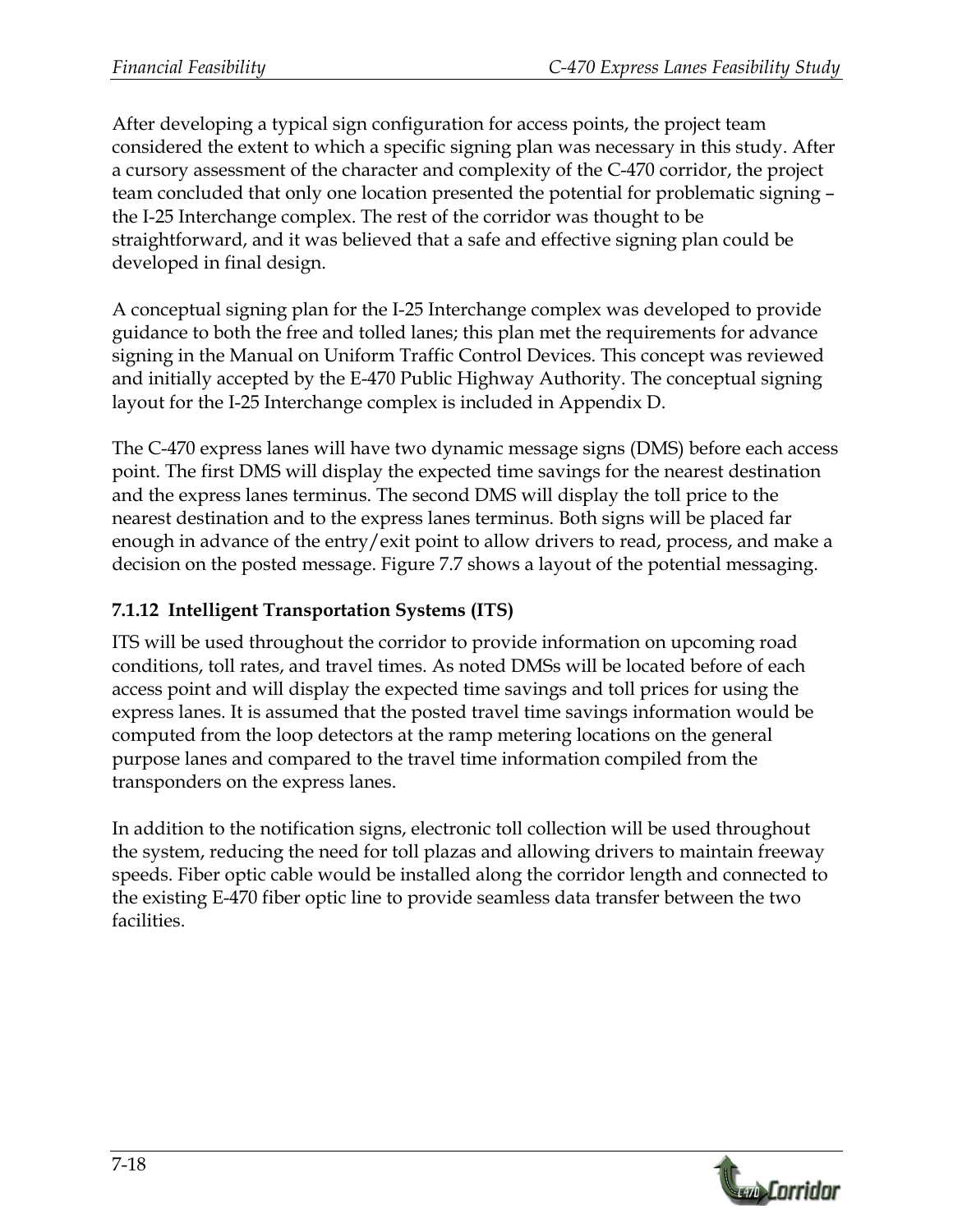

**Figure 7.7 Example Dynamic Message Sign Sequence** 

The C-470 toll facility would be monitored by pan-tilt-zoom video cameras positioned throughout the corridor to observe traffic conditions and alert facility personnel of incidents. At the toll gantries, video surveillance will provide violation enforcement.

# **7.2 COST ESTIMATES**

Cost estimates were compiled for use in the financial feasibility calculations. The estimates included roadway capital costs, roadway operations and maintenance (O&M) costs, toll equipment capital costs, and toll equipment O&M costs. The capital costs were compiled from recent local and national unit costs for similar items. The roadway O&M costs were compiled based on 3-year historical averages for the C-470 corridor, while the toll equipment O&M costs were compiled based on national averages from similar toll facilities.

# **7.2.1 Roadway Capital Costs**

Before beginning design of any corridor improvements, unit costs from CDOT construction projects completed in 2004 were compiled to develop average unit costs for bid items. These unit costs were then used to develop cost estimates used in the

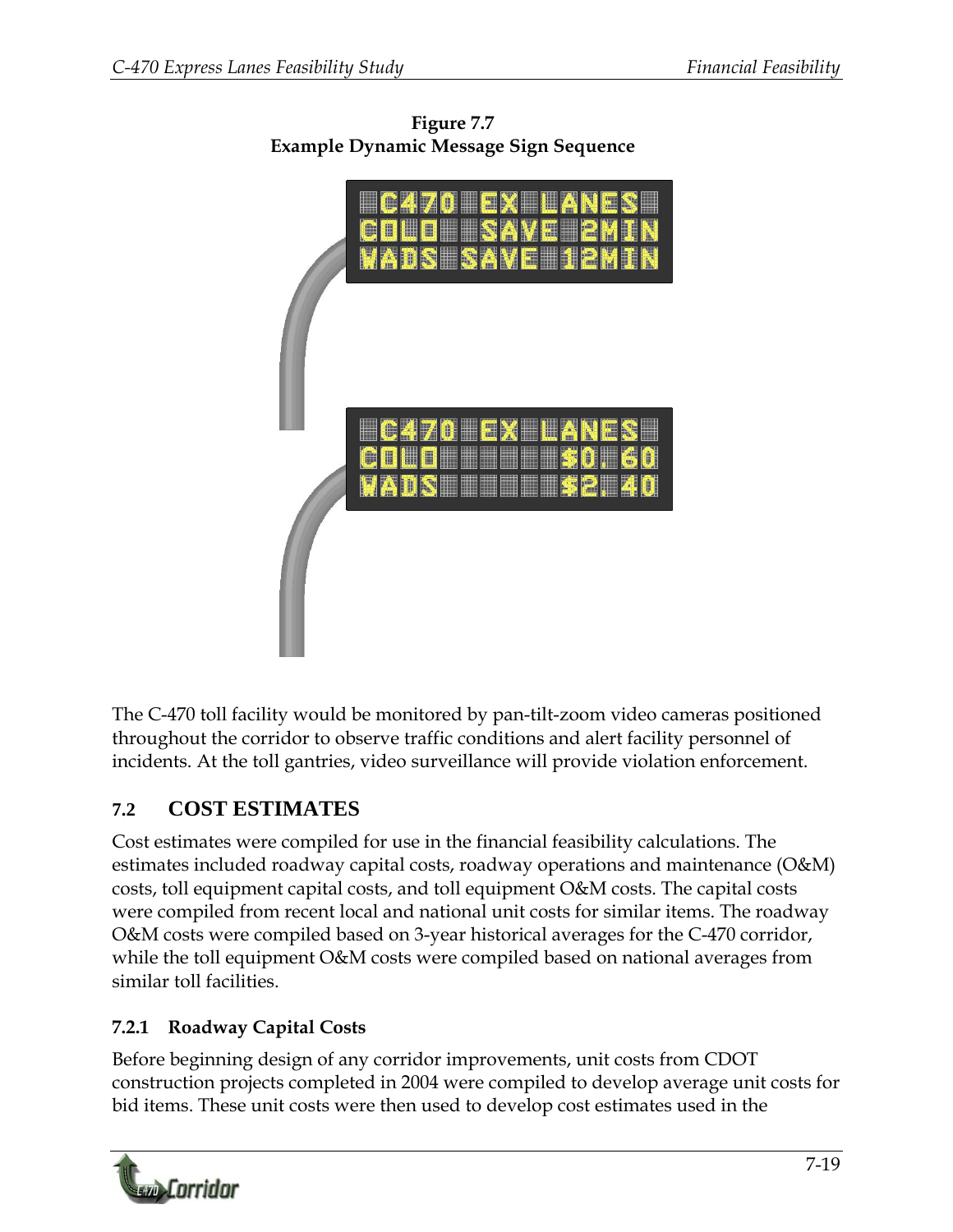financial feasibility calculations. It was assumed that facility construction would begin in 2006; therefore, the 2004 unit costs were inflated to 2006 dollars, assuming a 3 percent inflation rate over 2 years. The unit costs used in the analysis are shown in Table 7.2.

| <b>Item Description</b>                 | <b>Unit</b> | <b>Unit</b><br>Price \$ |
|-----------------------------------------|-------------|-------------------------|
| <b>Quantifiable Items</b>               |             |                         |
| Bridge Rail Type 10                     |             | 75.00                   |
| <b>Concrete Median Cover</b>            | <b>SF</b>   | 8.00                    |
| Concrete Pavement (13")                 | SY          | 38.00                   |
| Curb and Gutter (Type 2)                | <b>LF</b>   | 12.00                   |
| Earthwork (embankment)                  | <b>CY</b>   | 6.00                    |
| Guardrail Type 3                        | LF          | 12.00                   |
| Guardrail Type 7                        | LF          | 37.00                   |
| <b>Retaining Walls</b>                  | <b>SF</b>   | 50.00                   |
| <b>Sidewalk</b>                         | SY          | 25.00                   |
| <b>Major Items</b>                      |             |                         |
| Regular Straight Bridges                | <b>SF</b>   | 80.00                   |
| <b>Curved Flyovers</b>                  | <b>SF</b>   | 130.00                  |
| <b>Urban Over</b>                       | <b>SF</b>   | 120.00                  |
| Railroad                                | <b>SF</b>   | 130.00                  |
| <b>Remove Existing Bridges</b>          | <b>SF</b>   | 15.00                   |
| Noise Barrier                           | <b>SF</b>   | 35.00                   |
| Miscellaneous Items as Percentages      |             |                         |
| <b>Utilities</b>                        |             | 10.00                   |
| Removals, Resets, and                   |             |                         |
| Adjustments                             |             | 10.00                   |
| Drainage                                |             | 15.00                   |
| Landscape                               |             | 6.00                    |
| Signing, Striping, Signals,<br>Lighting |             | 21.00                   |
| <b>Traffic Control</b>                  |             | 26.00                   |
| Mobilization and Miscellaneous          |             | 20.00                   |
| Force Account Items                     |             | 10.00                   |
| <b>Total</b>                            |             | 118.00                  |
| <b>Box Culvert Construction</b>         |             |                         |
| Box 1 (12x14)                           | LF          | 805.00                  |

#### **Table 7.2 Roadway Capital Cost Unit Prices**

*Note: All values are in 2004 Dollars* 

# **7.2.2 Toll Equipment Capital Costs**

Unit cost information for toll collection equipment was compiled based on national averages for similar toll facilities. Unit costs were compiled for toll lane equipment, gantries, host servers, vehicle enforcement system (VES) data host, workstations, traffic

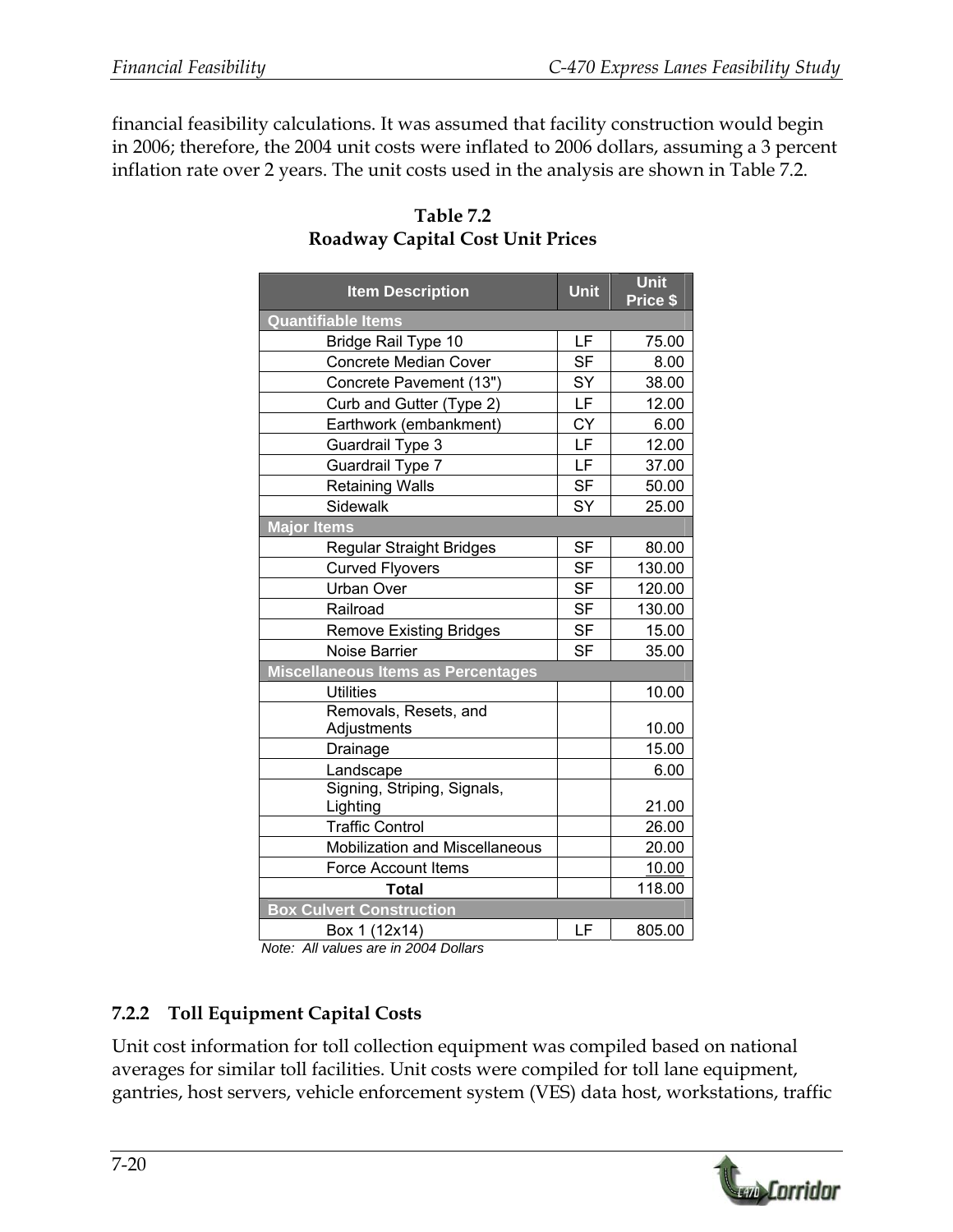management center (TMC)/video control, and transponders. Table 7.3 summarizes the necessary equipment, respective quantities, and unit costs for each element. The CTE will be required to purchase 20,000 transponders to initiate the system; therefore these costs are also included.

| <b>Item Description</b>           | Quantity | <b>Unit</b>         | <b>Unit Price \$</b> | <b>Total Cost \$</b> |
|-----------------------------------|----------|---------------------|----------------------|----------------------|
| <b>Toll Lane Equipment</b>        | 24       | <b>System Miles</b> | 200,000.00           | 4,800,000.00         |
| Gantries                          | 10       | Ea                  | 300,000.00           | 3,000,000.00         |
| <b>Toll/VES Data Host</b>         |          | LS                  | 1,000,000.00         | 1,000,000.00         |
| <b>Host Servers and Functions</b> |          | LS                  | 300,000.00           | 300,000.00           |
| Workstations                      | 4        | Ea                  | 10,000.00            | 40,000.00            |
| <b>TMC/Video Control</b>          |          | <b>LS</b>           | 500,000.00           | 500,000.00           |
| Transponders                      | 20,000   | Ea                  | 30.00                | 600,000.00           |
|                                   |          |                     | Total (2004 Dollars) | 10,240,000.00        |
|                                   |          |                     | Total (2006 Dollars) | 10,863,616.00        |

#### **Table 7.3 Toll Equipment Capital Costs**

#### **7.2.3 Operations Costs**

The operations costs associated with the express lane facility include liability Insurance, highway patrol, roadside assistance, ITS equipment operation, toll audit and system inspection, toll transaction process, and video enforcement. A description of each is listed below.

- Liability insurance is based on the number of system miles along the express lane system using a national average for similar facilities.
- The highway patrol quantity assumes four full-time officers at an annual cost of \$125,000. The roadside assistance item assumes one vehicle will be on call six hours per day, typically during the AM and PM peak hours.
- The annual cost for ITS equipment operation is based on national averages for similar facilities.
- The toll audit and system inspection element assumes five CTE staff members would be monitoring the tolling system and processing account information and billings from E-470. It is assumed that this cost will be distributed over five corridors; therefore the cost attributed to any one corridor is one fifth of this amount.
- The CTE is in negotiations with E-470 to process the toll transactions at a rate of \$0.12 per transaction. This amount will include processing the transaction, general account maintenance, and mailing and processing bills.
- It is also assumed that E-470 will provide violation processing and video tolling of express toll customers when transponders fail or are not present in their vehicles. Operation unit costs are shown in Table 7.4.

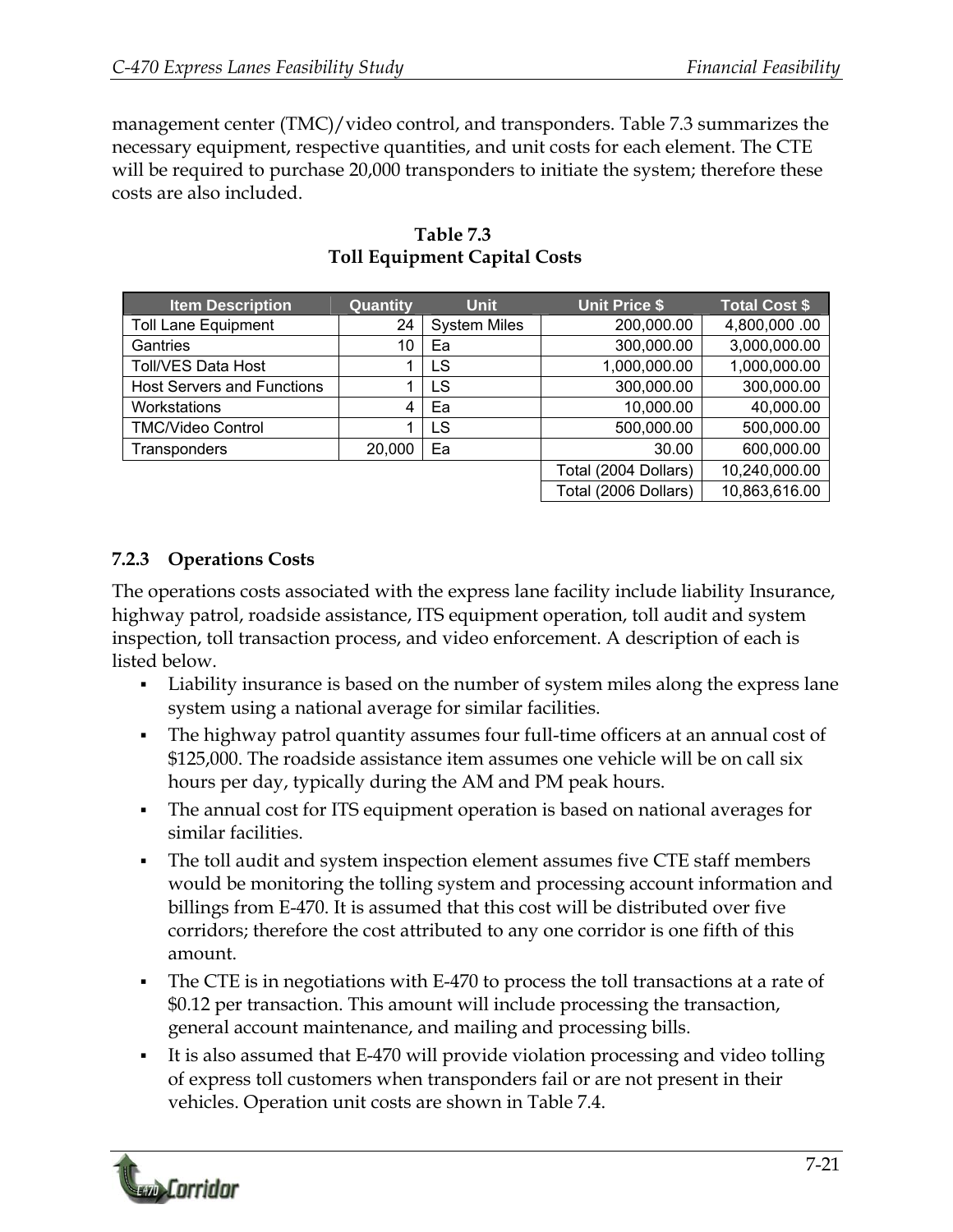| <b>Item Description</b>                    | <b>Unit</b>         | <b>Annual Cost</b> | Quantity          | <b>Total Annual Cost</b> |
|--------------------------------------------|---------------------|--------------------|-------------------|--------------------------|
| Liability Insurance                        | <b>System Miles</b> | 18,000             | $12 \overline{ }$ | 216,000.00               |
| <b>Bond Insurance</b>                      | % of Bond           |                    |                   |                          |
| <b>Highway Patrol</b>                      | LS                  | 125,000            | 4                 | 500,000.00               |
| Roadside Assistance                        | LS                  | 93,600             | 1                 | 93,600.00                |
| <b>ITS Equipment</b><br>Operation          | LS                  | 150,000            | 1                 | 150,000.00               |
| <b>Toll Audit and System</b><br>Inspection | LS                  | 95,000             |                   | 95,000.00                |
| <b>Total Operations Costs</b>              |                     |                    |                   | 1,054,600.00*            |

**Table 7.4 C-470 Express Lane Operations Costs** 

*(Total operations costs does not include toll transaction costs). Note: All values are in 2004 Dollars* 

#### **7.2.4 Maintenance Costs**

Estimated maintenance costs for the C-470 express lanes were developed from historic maintenance costs of the existing corridor. The most recent 3 years of maintenance costs for the entire corridor were obtained from CDOT Region 6 Maintenance Staff. These costs were used to develop per-lane-mile costs that could be applied to the proposed lane miles of express lanes. The developed maintenance unit cost was calculated to be \$7,620 per lane mile, which compares well within the average of similar corridors. Items such as fence repair, ditch repair, and landscaping were not included in the overall average because those items do not correspond to a self-contained express lane facility as compared to the general purpose lane facility. Maintenance costs calculations are shown in Table 7.5.

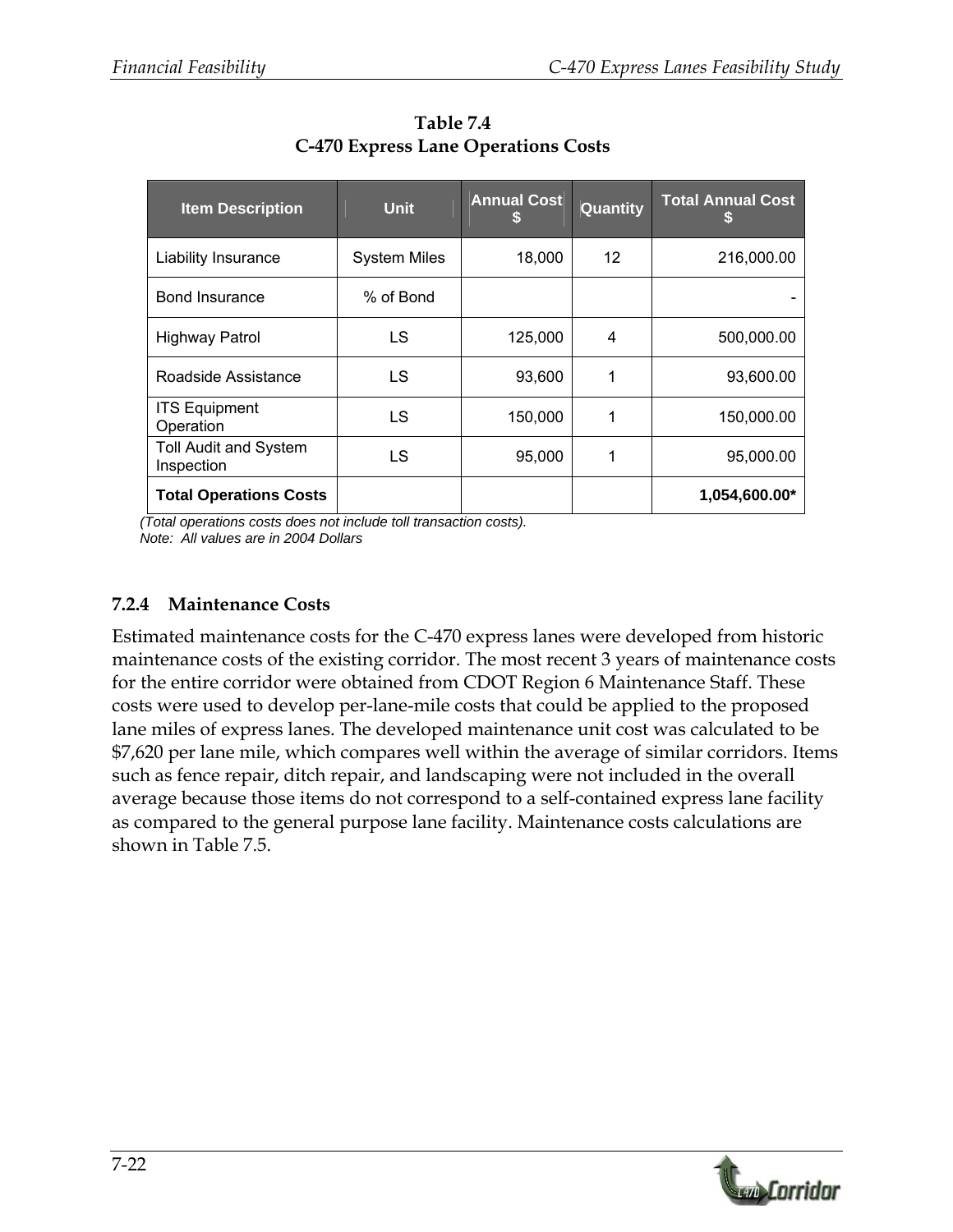| <b>Items Description</b>              | <b>Unit</b> | <b>Annual Cost</b> | <b>Quantity</b> | <b>Total Annual</b><br>Cost \$ |
|---------------------------------------|-------------|--------------------|-----------------|--------------------------------|
| Roadway Maintenance                   | Lane Mile   | 7,620.00           | 48              | 365,760.00                     |
| Roadside Gantry Toll System           | Per Gantry  | 30,000.00          | 10              | 300,000.00                     |
| Host System Maintenance               | LS          | 200,000.00         |                 | 200,000.00                     |
| <b>Engineering/Traffic Consulting</b> | LS          | 100,000.00         |                 | 100,000.00                     |
| <b>Total Maintenance Costs</b>        |             |                    |                 | 965,760.00                     |

**Table 7.5 C-470 Express Lane Maintenance Costs** 

*Note: All values are in 2004 Dollars* 

# **7.3 FINANCIAL FEASIBILITY ANALYSIS**

#### **7.3.1 Debt Financing Considerations**

To determine the extent to which toll revenues can support debt retirement, it is instructive to compare the current value of the project's cash flow to its capital cost. The cash flow in this case refers to the annual stream of toll revenues remaining after paying for current O&M costs; which is referred to as net revenue. This long-term future cash flow is discounted back to present year dollars so as to allow a dollar-to-dollar correlation. The present value (or discount) rate is used to simulate the project owner's cost of capital. In the U.S., state and local governments finance capital infrastructure in the tax-exempt municipal bond market.

The Bond Buyer Revenue Bond index represents the average yields on a select 25 taxexempt revenue bonds with 40-year maturities. The current bond market conditions are at approximately 5.75 percent. A range of bond rates from 5.50 percent to 6.0 percent was used in this analysis to represent variability in this rate.

In addition to varying the bond interest rates, coverage rates for senior and junior lien debt were also varied. While the senior lien coverage rate was held constant at 1.75, the junior lien coverage rate was varied from 2.19 to 2.99 to represent a range of variability. These individual rates yielded a composite coverage rate of 1.3 to 1.4.

By using varying rates for bond interest and coverage rates, an overall range of financial feasibility was determined. It was believed that such a range would be most appropriate at this preliminary feasibility level. It was believed that this would bracket the most likely range of scenarios that the CTE would face upon pursing bond issuance, and would therefore be a good indication of the likely feasibility of a potential express lanes facility on C-470.

The project's financial feasibility was measured by the financial feasibility factor, which simply compares the current value of its estimated future cash flow (net revenue after

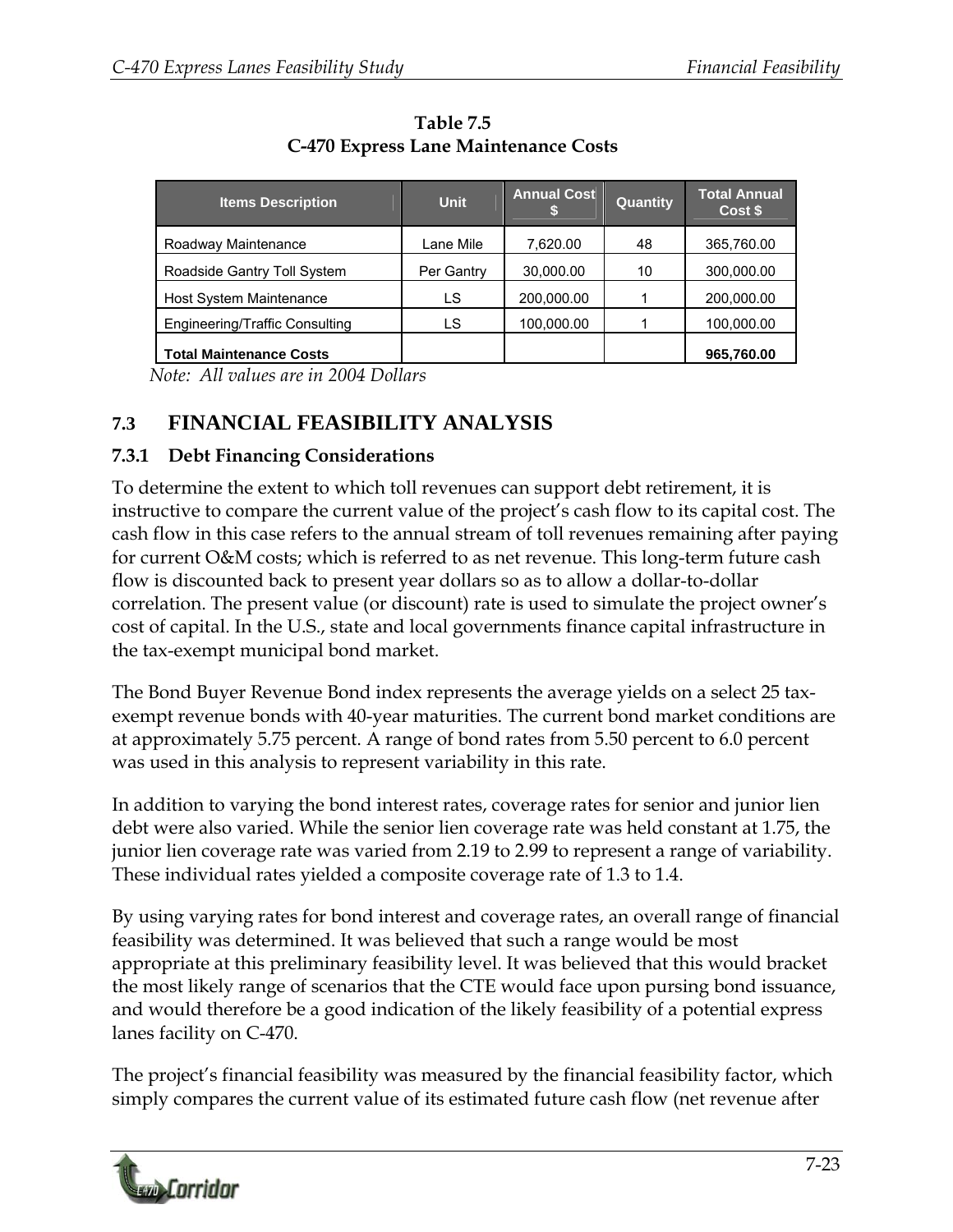payment of financing costs, O&M costs, and capital reserve) to its initial capital construction cost. It is a measure of how much of the capital cost can be paid for by toll revenues. The final determination as to what percentage is or is not feasible is left to the discretion of the agency conducting the analysis.

Given the legislative and fiscal constraints of the CTE, the assumptions described were developed by the CTE for use in this study. As an Enterprise created in accordance with the Tax Payers' Bill of Rights (TABOR), the CTE can accept up to 10 percent of its annual revenue from state and local sources. It was assumed that the CTE would take full benefit of these sources of financing. The CTE estimates that it may be able to acquire up to 20 percent of a project's cost through various federal funding sources. Therefore, the underlying premise of the ELFS financial feasibility analysis is that up to 30 percent of a project's cost could be obtained from sources other than toll revenue. Considering that all senior lien and subordinated debt would be financed through toll revenue, the target feasibility factor for a financially feasible project was established at 70 percent.

#### **7.3.2 Determination of Toll Structure**

In theory, the concept of value pricing would allow toll rates to be varied dynamically as traffic conditions in the express lanes vary from minute to minute. Practically speaking, the interval with which toll rates are varied is limited by cost considerations for capital investment and operations costs. Accordingly, the CTE determined that the system would initially be set up with pre-set variable tolls. The decision to move toward a more dynamic toll structure would be deferred until revenues and technology made that option more realistic.

A graduated toll rate structure was developed based on the hourly distribution of traffic volumes. The model followed for establishing this structure was that of a peak period with the highest rate, a shoulder period with a somewhat reduced rate, and an off-peak period with a discount rate. The discussion below describes how each of those time periods and their respective toll rates were established.

Existing directional tube counts were used as the basis for determining the peak and off-peak shoulder periods. Existing traffic patterns were analyzed using projected 2025 traffic volumes. The time periods that exhibited volumes consistent with peak period volumes (95 to 100 percent of the peak volumes) were included in the peak period. Forecasted volumes indicated that the 2025 AM peak period will last for 90 minutes, and the PM peak period will last for 180 minutes. Similarly, volume to capacity ratios (V/C) and ratio of hourly volume to peak hour volume were used to determine the shoulder periods to the peak hour and off-peak periods. The shoulder period was established as the range of 75 to 95 percent of the peak volume, and the off-peak period was established as the range below 75 percent of the peak volume. The toll rate structure is shown in Table 7.6.

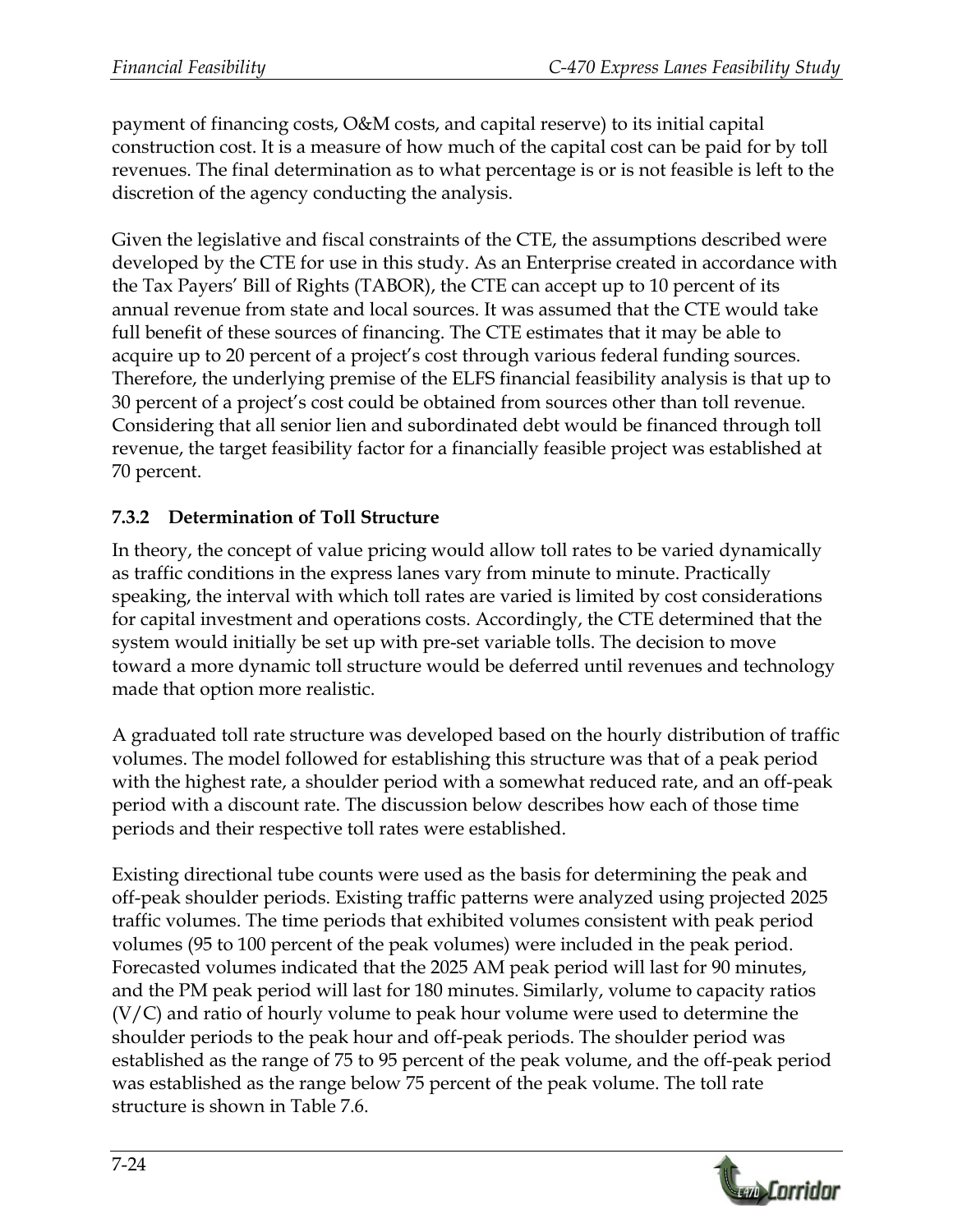| <b>Time Period</b> | <b>Hours</b>   |
|--------------------|----------------|
| AM Off-Peak        | $5:00 - 5:30$  |
| AM Shoulder        | $5:30 - 6:30$  |
| AM Peak            | 6:30 - 8:00    |
| AM Shoulder        | $8:00 - 9:00$  |
| AM Off-Peak        | $9:00 - 12:00$ |
| PM Off-Peak        | 12:00 - 2:00   |
| <b>PM Shoulder</b> | $2:00 - 3:00$  |
| <b>PM Peak</b>     | $3:00 - 6:00$  |
| <b>PM Shoulder</b> | $6:00 - 7:00$  |
| PM Off-Peak        | 7:00 - 10:00   |

| Table 7.6           |
|---------------------|
| Toll Rate Structure |

The driver's value of time derived from the value-of-time analysis discussed earlier in this report was used to establish the toll rate used in the AIMSUN model. The toll rate is set based on the requirement of maintaining operations at LOS C/D in the express lanes. The toll rate is varied until an equilibrium of LOS C/D is established. The actual toll rate and structure developed for the recommended alternative is discussed in Section 8.5, "Final Alternative Optimization."

#### **7.3.3 Revenue and Feasibility Calculations**

The gross revenue was calculated using the traffic volume, number of transactions, and toll rates generated from the AIMSUN model. The gross revenue was calculated by taking vehicles miles traveled for each corridor tolling segment and multiplying by the toll rate during that time period.

The net revenue was then calculated by subtracting the combined O&M costs from gross revenue. The senior lien debt was then determined by applying the 1.75 coverage rate. The remaining revenue was considered available to pay off subordinated debt, so the junior lien debt was determined using coverage rates of 2.19 and 2.99. The remaining net toll revenue (free cash) was then set aside as a capital reserve to pay for future maintenance and rehabilitation, and perhaps as additional revenue for future bonding.

The current value of the covered net toll revenue was then calculated. The aggregate current value of the covered net toll revenue over the 40-year bond term was then divided by the capital construction cost to produce the financial feasibility factor. As noted above, a range of factors was produced based on varying interest and coverage rates.